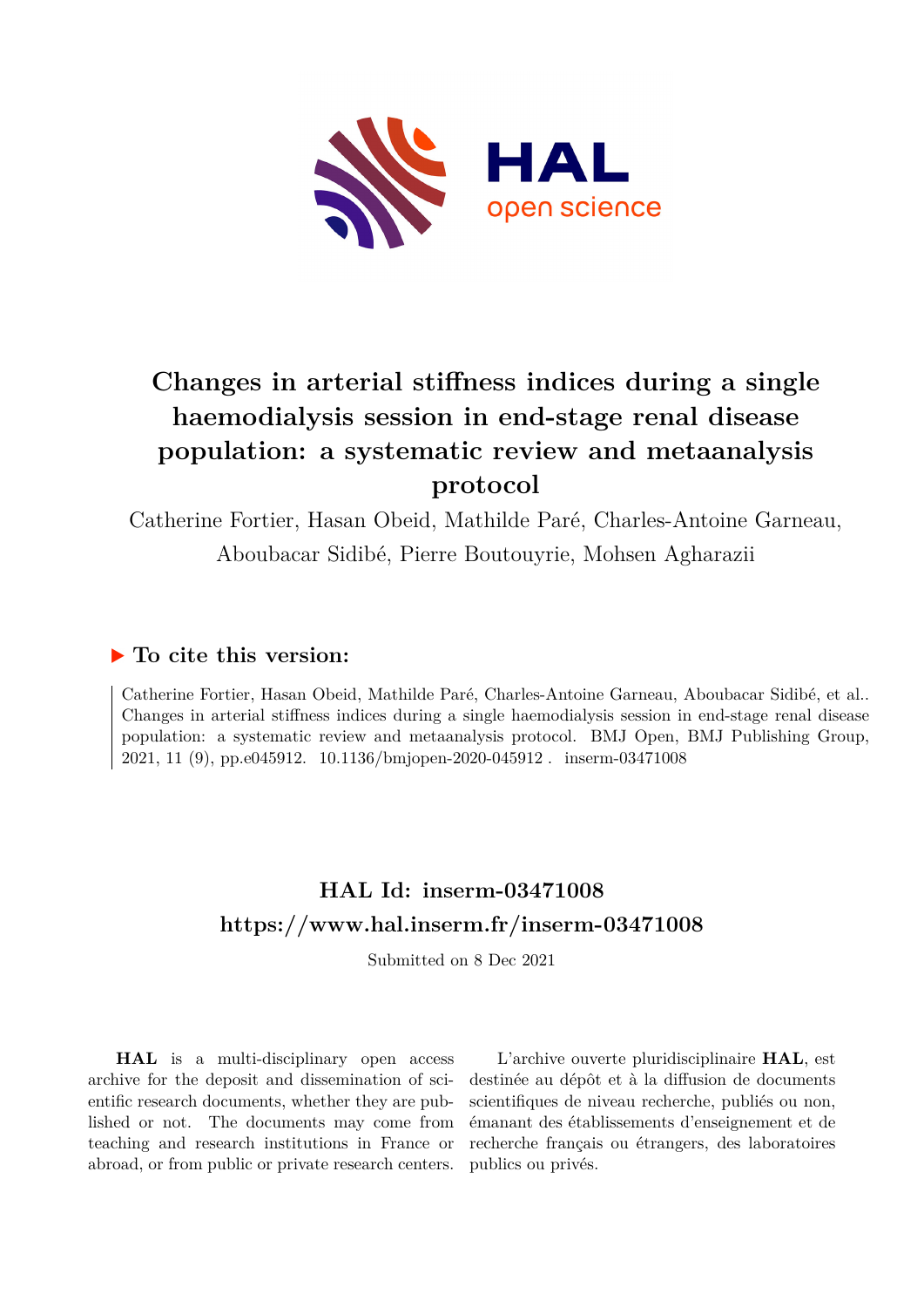# **BMJ Open Changes in arterial stiffness indices during a single haemodialysis session in end-stage renal disease population: a systematic review and metaanalysis protocol**

CatherineFortier  $\bullet$ , <sup>1,2</sup> Hasan Obeid,<sup>2</sup> Mathilde Paré,<sup>2</sup> Charles-Antoine Garneau,<sup>2</sup> Aboubacar Sidibé,<sup>2</sup> Pierre Boutouyrie,<sup>1,3</sup> Mohsen Agharazii<sup>2,4</sup>

#### ABSTRACT

**To cite:** Fortier C, Obeid H, Paré M, *et al*. Changes in arterial stiffness indices during a single haemodialysis session in end-stage renal disease population: a systematic review and metaanalysis protocol. *BMJ Open* 2021;11:e045912. doi:10.1136/ bmjopen-2020-045912

► Prepublication history and additional supplemental material for this paper are available online. To view these files, please visit the journal online (http://dx.doi.org/10.1136/ bmjopen-2020-045912).

Received 20 October 2020 Accepted 28 July 2021



© Author(s) (or their employer(s)) 2021. Re-use permitted under CC BY-NC. No commercial re-use. See rights and permissions. Published by BMJ.

For numbered affiliations see end of article.

#### Correspondence to

Dr Mohsen Agharazii; Mohsen.Agharazii@ crchudequebec.ulaval.ca Introduction Patients with end-stage renal disease are at higher risk of cardiovascular morbidity and mortality, a risk mediated in part by increased aortic stiffness. Arterial stiffness is assessed at different anatomical locations (central elastic or peripheral muscular arteries) using a variety of mechanical biomarkers. However, little is known on the robustness of each of these mechanical biomarkers following a haemodynamic stress caused by a single haemodialysis (HD) session.

Methods and analysis A systematic review has been designed and reported in accordance with the Preferred Reporting Items for Systematic Review and Meta-Analysis Protocols. A targeted search strategy applicable in key databases (PubMed, Embase, the Cochrane Library, Web of Science and grey literature) is constructed to search articles and reviews from inception to 16 October 2020. Only articles of studies conducted with adults under chronic HD for kidney failure, with repeated measures of arterial stiffness metrics (pulse wave velocity, Augmentation Index, arterial distensibility or stiffness) following a before-and-after design surrounding a HD session will be selected. The screening process, data extraction and assessment of risk bias will be done by two independent pairs of reviewers. Meta-analysis will enable adjustments for potential confounders and subgroup analyses will be performed to discriminate changes in arterial stiffness metrics from elastic, muscular or global arterial territories.

**Ethics and dissemination** This study does not require ethical approval. Findings will be submitted for publication to relevant peer-reviewed journals and will be presented at profession-specific conferences.

PROSPERO registration number CRD42020213946.

#### INTRODUCTION

Haemodialysis (HD) is the most common treatment for patients with end-stage renal disease (ESRD). Its intermittent regimen, usually three times per week, leads to inexorable retention of solutes, toxins and excess volume during the interdialytic period

## Strengths and limitations of this study

- ► Selection of before-and-after design studies will enable a better comprehension of the effect of haemodynamic stress that occurs during haemodialysis (HD) session on arterial mechanical properties.
- ► Subgroup analysis according to site of blood vessels (central elastic vs peripheral muscular) is a relevant approach to explain discrepancies of arterial stiffness changes during HD, as large elastic and medium-sized muscular arteries may behave differently during excess liquid removal and sympathetic activation.
- ► Meta-regression will help assess the extent of the impact of potential clinical and haemodynamic confounders on the different arterial stiffness indices during a HD session.
- ► Implementing well-validated scales for the assessment of risk of bias and certainty of evidence will minimise misinterpretation.
- ► Potential diversity and heterogeneity of arterial stiffness markers may limit quantitative analyses.

(2–3 days), which are partially corrected during the subsequent HD (i.e., usually 4 hours). Despite its vital role, HD is not a physiological treatment. A high ultrafiltration rate during this short period reduces intravascular blood volume leading to a decrease in blood pressure and coronary flow, hypoperfusion of vital vascular beds and reflex activation of sympathetic nervous system which causes tachycardia.<sup>1</sup> Moreover, during HD, the dialysis membrane is a site where blood has substantial contact with non-biological material, activating white blood cells and their downstream biological reactions which involve activation of complement alternative pathway.<sup>23</sup> In addition, electrolyte composition of dialysis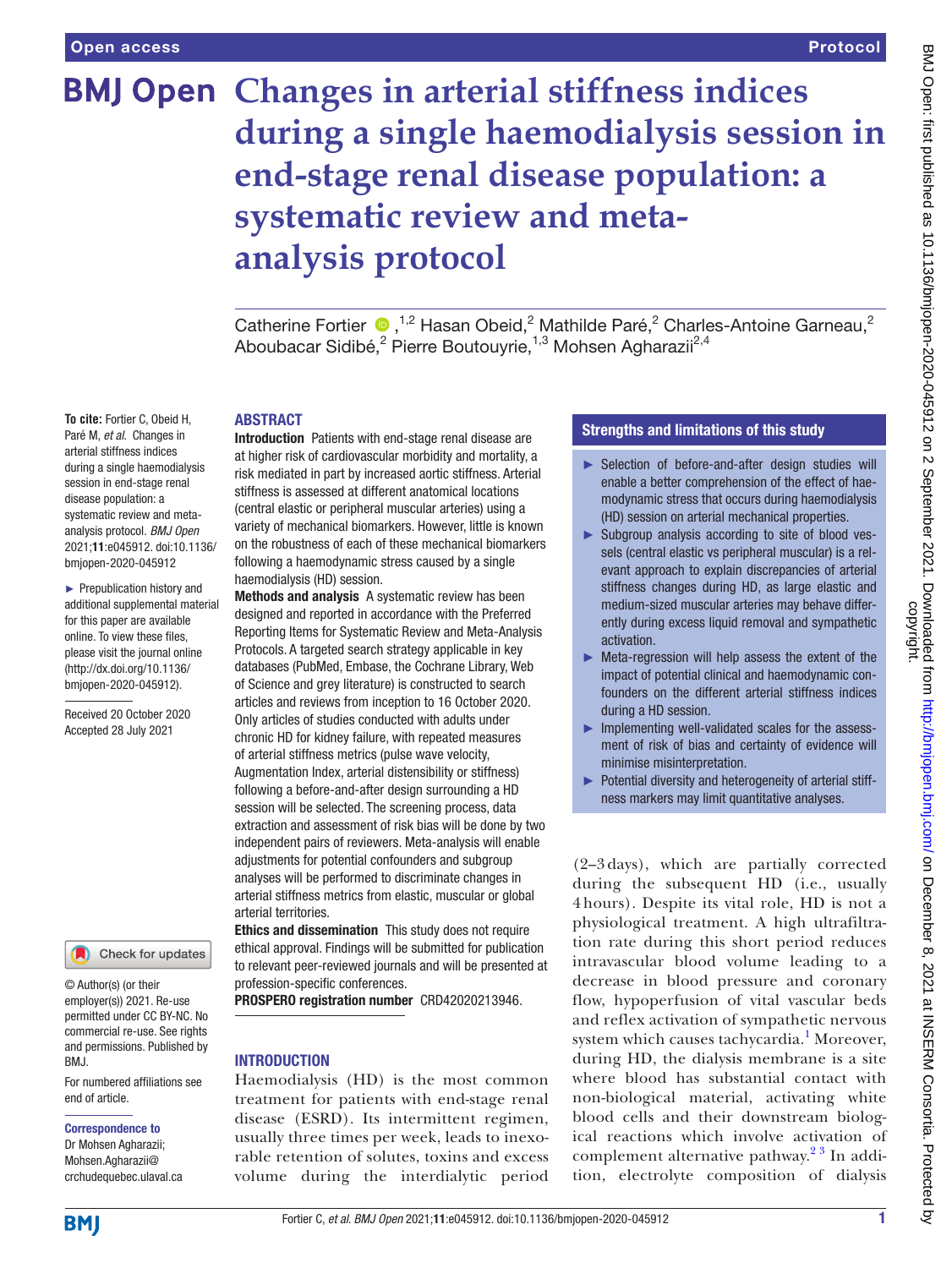solution may alter cardiovascular response through the acute changes in serum calcium and magnesium concentrations.<sup>4</sup>

Patients with chronic kidney disease are at increased risk of aortic stiffness through various biological processes. 6 Aortic stiffness is a non-traditional mechanical biomarker of cardiovascular morbidity and mortality, $7-9$ which increases cardiac workload and pulse pressure transmission along the arterial tree. Classically, aortic stiffness is evaluated non-invasively by measuring or estimating carotid-femoral pulse wave velocity (PWV). Other methods aim to quantify the haemodynamic consequences of aortic stiffness through analysis of aortic pulse pressure waveform morphology and determination of Central Augmentation Index as a measure of pressure wave reflection.<sup>10 11</sup> There are also other systems that use heart-ankle PWV or brachial-ankle PWV which incorporates not only the stiffness of aorta (central elastic vessel) but also the stiffness of medium-sized muscular vessels. $^{12}$ <sup>13</sup> It is also possible to study local arterial stiffness,<sup>14</sup> for example, by studying pressure–diameter relationship throughout the cardiac cycle for arteries such as the common carotid artery (elastic) or radial artery (muscular). Due to the heterogeneity of the arterial wall composition and dimension, various vascular segments behave differently in response to pathological conditions, volume status, blood pressure, heart rate and sympathetic nervous activity. To what extent a single session of HD affects these measurements is important not only scientifically but also clinically. Inconsistent methodologies and consequent findings not only obscure our understanding of the determinants of vascular stiffness in ESRD, but may also hinder the predictive value of these mechanical biomarkers when assessing cardiovascular risk in this population.15 16 Finally, studies addressing this question are scarce and usually include a small number of subjects, which could hamper the reliability of their conclusions. Therefore, we propose to conduct a systematic review and a meta-analysis to estimate the impact of a single session of HD on markers of arterial stiffness in an attempt to recommend the best timing of measurement with respect to HD. If possible, we will examine whether all vascular segments and markers of arterial stiffness point towards the same conclusion. While pursuing these goals, this review will highlight the strengths and weaknesses of the reported studies, and determine if there is a need for further well-designed investigations.

#### **Objectives**

The major objective of this review is to determine the acute effect of a single HD session on mechanical biomarkers of arterial stiffness including carotid-femoral PWV, carotid-radial PWV, brachial-ankle PWV, femoraltibial PWV, aortic pulse wave analysis, central pulse wave analysis (Augmentation Index and central pulse pressure), aortic/carotid/femoral/radial distension metrics, compliance or incremental elastic modulus.

## **METHODS Design**

We will conduct this systematic review and meta-analysis in accordance with this predefined protocol which is reported in line with the Preferred Reporting Items for Systematic Reviews and Meta-Analysis Protocols check $list.$ <sup>17 18</sup>

#### Population and eligibility criteria

In this review, we will include all studies conducted among adult patients (≥18 years old) with ESRD undergoing chronic HD, either in hospital setting or at home.

#### Intervention

In this review, a single HD session will be considered as the main intervention.

## **Outcomes**

The primary outcome will be the change in arterial stiffness using PWV-based measurements. PWV is the most widely accepted and used method to measure arterial stiffness by determination of pulse transit time between two points over an arterial segment (m/s). Arterial segments may include central large elastic and peripheral muscular arteries in different proportions such as carotid-femoral PWV, estimated aortic PWV, brachial-ankle PWV, carotidradial PWV and femoral-distal PWV.

Secondary outcomes will be based on biomarkers of arterial stiffness such central pulse pressure, Central Augmentation Index, arterial distensibility, compliance and incremental elastic modulus of aorta, carotid, femoral and radial arteries. We will report absolute values as well as between-group mean differences in their respective units of measurement per biomarker.

## Study design

We will include all observational studies with repeated measures of arterial stiffness or central pressure with a before-and-after design surrounding a HD session. In the case of interventional studies, the values of the reference group (standard care) will be used in the analysis. We will exclude non-human studies, narrative reviews, in vitro or mathematical modelling reports. Duplicate or substudy of previously published investigations will be removed.

## Search strategy

Our search strategy includes bibliographic databases (PubMed, Embase, The Cochrane Library and Web of Science), references lists of eligible studies and review articles, trials registers and grey literature from inception to 16 October 2020. Medical Subject Headings (MeSH) terms will be used to target articles relevant to the research question. Our proposed literature search strategy is outlined in [online supplemental appendix 1](https://dx.doi.org/10.1136/bmjopen-2020-045912). Manual screening of the reference list will be conducted based on predefined criteria listed in table 1. No language restrictions or publication period will be imposed on the initial searches; however, our final analysis will be limited to articles originally reported in English, French,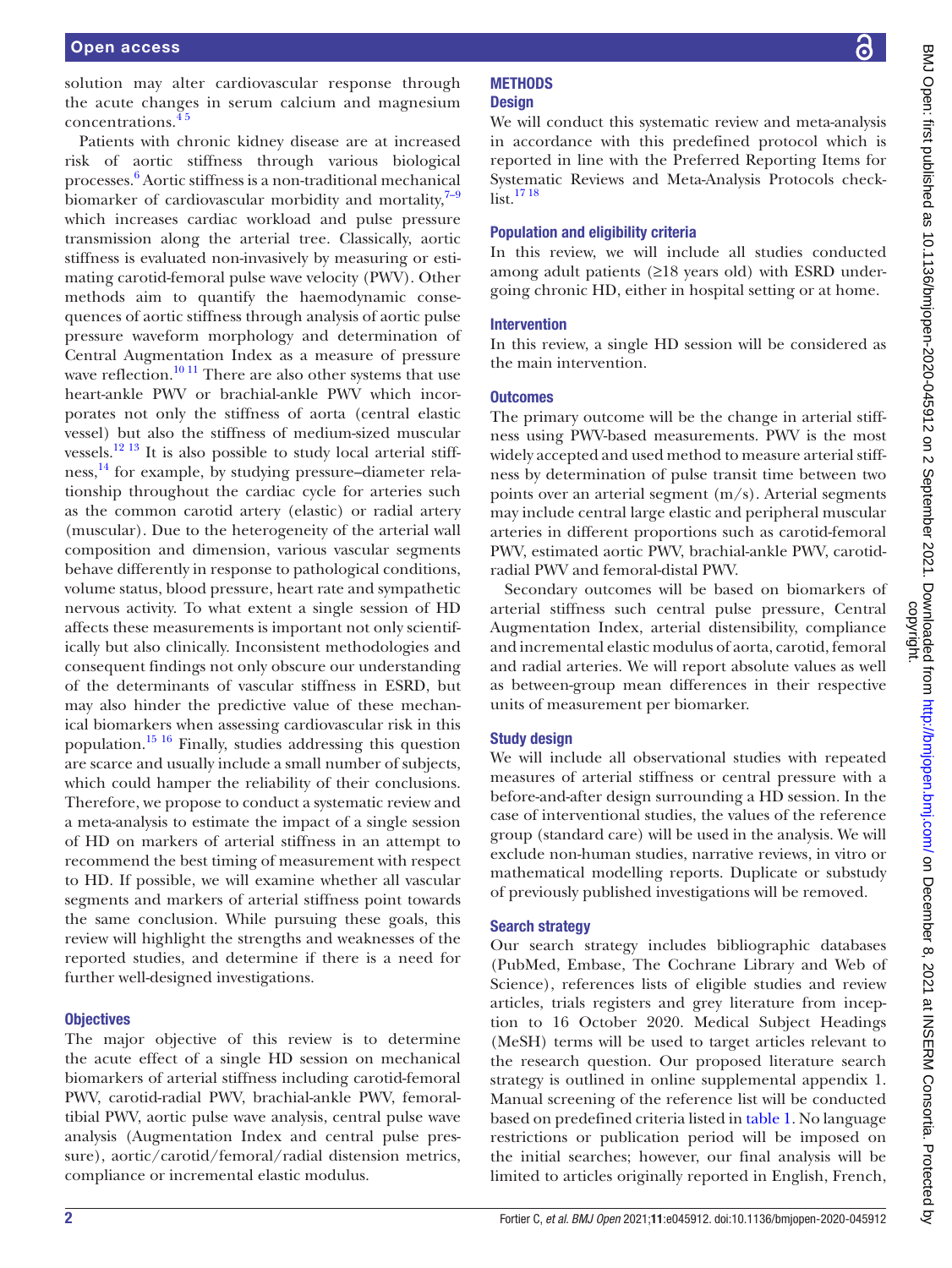Table 1 List of inclusion and exclusion criteria for study selection

|              | <b>Inclusion</b>                                                                                                                                                                                                                                                                                                                                          | <b>Exclusion</b>                                                                                                                                                                                                                                                                                                       |
|--------------|-----------------------------------------------------------------------------------------------------------------------------------------------------------------------------------------------------------------------------------------------------------------------------------------------------------------------------------------------------------|------------------------------------------------------------------------------------------------------------------------------------------------------------------------------------------------------------------------------------------------------------------------------------------------------------------------|
| Population   | <b>Patients with</b><br>end-stage renal<br>disease (stage 5<br>CKD) undergoing<br>haemodialysis                                                                                                                                                                                                                                                           | $\blacktriangleright$ Paediatric population<br>(<18 years old)<br>$\blacktriangleright$ Incident haemodialysis<br>patients (<1 month)<br>$\blacktriangleright$ Critically ill (eg,<br>intensive care unit)                                                                                                             |
| Intervention | Dialysis<br>centre-based<br>haemodialysis<br>Home-based<br>haemodialysis                                                                                                                                                                                                                                                                                  | $\blacktriangleright$ Peritoneal dialysis<br>$\blacktriangleright$ Non-standard<br>haemodialysis<br>settings (electrolyte<br>concentrations of<br>dialysate, temperature,<br>etc)<br>$\blacktriangleright$ Unrelated interventions<br>such as nutritional,<br>pharmaceutical and<br>physical exercise<br>interventions |
| Outcome      | $\blacktriangleright$ Functional indices<br>of arterial stiffness:<br>carotid-femoral<br>PWV, carotid-<br>radial PWV,<br>brachial-ankle<br>PWV, femoral-tibial<br>PWV, Cardio-<br>ankle Vascular<br>Index, pulse<br>wave analysis<br>(Augmentation<br>Index and central<br>pulse pressure),<br>Stiffness Index,<br>compliance and<br>distensibility       | Peripheral pressure<br>▶<br>(brachial, finger, toe,<br>etc)                                                                                                                                                                                                                                                            |
| Study design | $\blacktriangleright$ Repeated<br>measures<br>surrounding<br>a single<br>haemodialysis<br>session<br>Randomised<br>controlled and<br>cross-over trials<br>(if standard care<br>group)<br>Non-randomised<br>prospective<br>studies (before-<br>and-after design)<br>$\blacktriangleright$ Articles in English,<br>French, Italian and<br>Spanish languages | In vitro or mathematical<br>▶.<br>modelling reports<br>$\blacktriangleright$ Case reports<br>$\blacktriangleright$ Animal studies<br>Substudies of<br>previously reported<br>trials<br>$\blacktriangleright$ Narrative reviews<br>Duplicates                                                                           |

CKD, chronic kidney disease; PWV, pulse wave velocity.

Italian and Spanish. Searches will be rerun just before the final analyses and any further identified studies will be retrieved for inclusion. Unpublished studies will not be sought. Duplicate citations will be removed.

#### Study screening and exclusions

An iterative process of study selection will be conducted using the inclusion and exclusion criteria detailed in

BMJ Open: first published as 10.1136/bmjopen-2020-045912 on 2 September 2021. Downloaded from http://bmjopen.bmj.com/ on December 8, 2021 at INSERM Consortia. Protected I<br>copyright. BMJ Open: first published as 10.1136/bmjopen-2020-045912 on 2 September 2021. Downloaded from <http://bmjopen.bmj.com/> on December 8, 2021 at INSERM Consortia. Protected by ਼ੁ

table 1. The study selection will be done by two pairs of independent reviewers, each pair screening half of the records. In case of a disagreement between individual judgement, a third reviewer will decide. Decisions will be recorded in an Excel spreadsheet. First, citations will be screened by title and abstract. After this first round of selection, materials and methods sections of the selected articles will be screened to confirm the appropriateness of the study design and of the arterial stiffness assessment method relative to the review question. Before data extraction, another round of selection will be performed by both reviewers at the full-text level.

#### Data extraction

A data extraction form will be prepared a priori with consensus among the investigators. Extracted data will include (1) *study characteristics, design and methods*: title, first and last author, journal and year of publication, research team or country where research was based, language of publication, sources of funding, study design, inclusion and exclusion criteria, time point measurements, type of arterial stiffness instrumentation, method used to identify the foot of the pulse wave when applicable, position of subjects during measurements; (2) *sample characteristics*: age at the time of measurement, sex distribution, HD vintage, comorbidities (diabetes, hypertension, smoking status, prior history of cardiovascular disease), HD session duration, electrolyte concentration of dialysate (calcium, magnesium), dialysis filter, volume overload; (3) *outcomes*: peridialytic and intradialytic changes in arterial stiffness based on the above-mentioned methods (carotidfemoral PWV, carotid-radial PWV, brachial-ankle PWV, femoral-tibial PWV, aortic and central pulse wave analysis (Augmentation Index and central pulse pressure), Stiffness Index and local vascular distensibility, compliance and incremental elastic modulus, heart rate and arterial pressure. Study investigators will be contacted by email to gather unreported data or additional details. Extraction of data will be done by two independent reviewers, on separate Excel spreadsheet. Disagreements will be resolved by a third reviewer.

#### Risk assessment of bias

Internal validity of randomised controlled trials will be assessed using either the Cochrane Collaboration Risk of Bias tool for randomised controlled trials, the Risk Of Bias in Non-randomised Studies -of Interventions tool (ROBINS-I) for non-randomised studies or the National Institutes of Health quality assessment tool for before-after (pre-post) study without control group. Two reviewers will independently evaluate the possibility of bias in seven different domains including confounding factors (heart rate, mean arterial pressure, fluid removal by HD), selection of participants (unstable participants), classification of the intervention (hypotensive eventfree), deviation from the intended intervention, missing data, measurement of outcomes (seated vs supine) and selection of the reported results. Each domain will be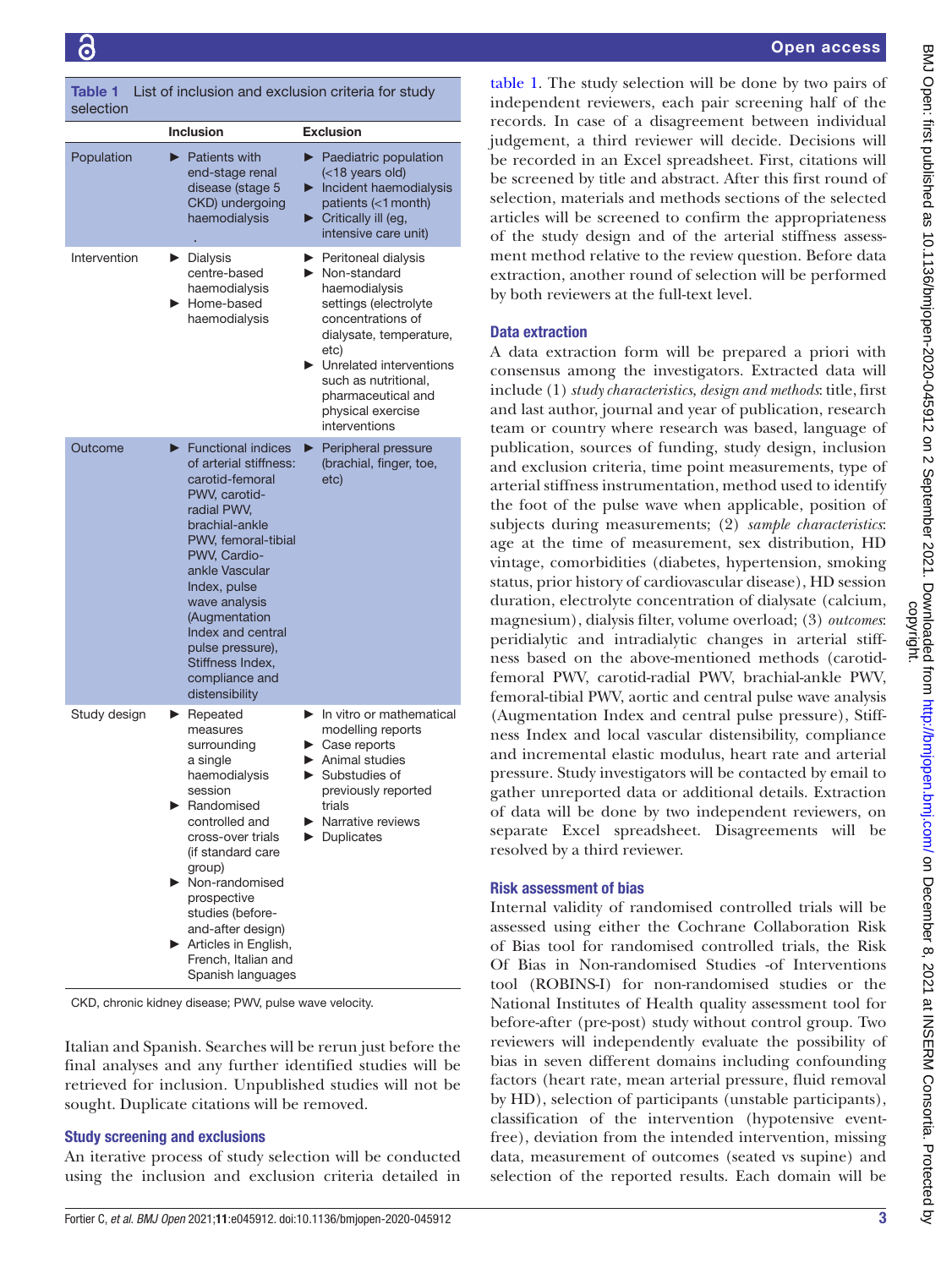judged as either low, moderate, serious or critical risk of bias or no information available. An overall assessment of study bias summarising all domains will be tabulated. A third reviewer will settle unresolved disagreements. In addition, information on the source of funding will be collected to assess conflicts of interest.

#### Data synthesis and analysis plan

All studies fulfilling the eligibility criteria will be included in quantitative and qualitative synthesis. Study characteristics will be presented as means and SD or median and IQRs for continuous variables and numbers and percentages for categorical variables. For continuous data, an inverse variance method with random effect models will be used to pool the mean difference or standardised mean difference if studies reported different scales for the assessment of the same outcome. Dichotomous variables will be extracted from individual studies and combined using Mantel-Haenszel method with random effects models to pool relative risks. All analyses will be performed with RevMan V.5.3 (computer program, V.5.3 Copenhagen: The Nordic Cochrane Centre, The Cochrane Collaboration, 2014). Pooled effect sizes and their 95% confidence limits will be reported. If quantitative synthesis is not appropriate, studies will be described individually according to intervention and outcomes reported in a summary table.

Between-study heterogeneity will be characterised with the Cochrane's I<sup>2</sup> and will be interpreted as low  $(0\%-30\%)$ , moderate (30%–60%) and considerable >60%).

A meta-regression is planned in case of a considerable heterogeneity among studies and if the number of studies is sufficient  $(>10$  by covariate).<sup>18</sup> Factors such as age of participants, HD vintage, comorbidities (diabetes, heart failure, etc), amount of liquid overload, heart rate and mean arterial pressure will be considered as covariates if adjusted outcomes are not available or stratification has not been performed. These analyses will be performed using R (R Core Team, 2021) and the metafor Package.  $^{19}$ .

#### Sensitivity analysis

Sensitivity analysis according to study design and high risk of study bias will be performed to explore sources of statistical heterogeneity.

#### Subgroup analysis

Peripheral arterial segments are constituted of a higher proportion of vascular smooth muscle cells, in contrast with the high elastin and collagen content of the aorta. Due to intravascular volume correction and sympathetic activation at the end of a HD session, we hypothesised that PWV of central large arteries and peripheral muscular arteries will not respond to the same extent despite adjustments for arterial pressure and heart rate. Therefore, we plan to perform subgroup analysis to pool data of PWV with respect to elastic (aorta), muscularmedium-sized arteries (carotid-radial PWV, femoral-pedal PWV) and global PWV, which includes both elastic and

्ट

muscular vessels (brachial-ankle PWV, carotid-pedal PWV). We will also plan another subgroup analysis by pooling regional PWV or local biomarkers of arterial stiffness depending on whether the information involves elastic versus muscular vessels.

## Meta-bias

We will attempt to avoid reporting bias by using a sensitive and reproducible search strategy, including as many keywords and synonyms as possible. We will also assess the risk of publication bias with funnel plots if at least 10 studies comparing the same group of treatment are included as recommended by the Cochrane handbook. $20$ 

#### Quality of evidence

To assess the certainty of the evidence and strength of recommendations on the effects of a HD session on arterial stiffness, two reviewers will evaluate the quality of evidence for each outcome measure according to the five domains of the Grading of Recommendations Assessment, Development and Evaluation (GRADE) system.<sup>21</sup>

#### **Amendments**

Any protocol amendments will be summarised in the form of a table, where date of amendment, description of changes and rationale will be provided.

#### Patient and public involvement

Patients or the public were not involved in the design, or conduct, or reporting or dissemination plans of this research.

#### ETHICS AND DISSEMINATION

This study does not require ethical approval. Findings will be submitted for publication to relevant peer-reviewed journals and will be presented at profession-specific conferences.

#### **CONCLUSIONS**

Patients with ESRD are at high risk of cardiovascular morbidity and mortality, a risk that is mediated in part by increased aortic stiffness, a non-traditional cardiovascular risk factor. Various mechanical biomarkers are used to measure or estimate aortic and arterial stiffness. However, little is known about the robustness of each of these parameters under extreme haemodynamic conditions that occur during a HD treatment. Our review will provide a better understanding of the impact of HD on measures of aortic stiffness and provide the necessary evidence to recommend the most adequate timing of vascular assessment in patients with ESRD.

#### Author affiliations

<sup>1</sup> Paris Cardiovascular Research Center (PARCC), Team 7, INSERM-U970, Paris, France

<sup>2</sup>Endocrinology and Nephrology research axis, CHU de Québec-Université Laval Research Center, Québec City, Quebec, Canada